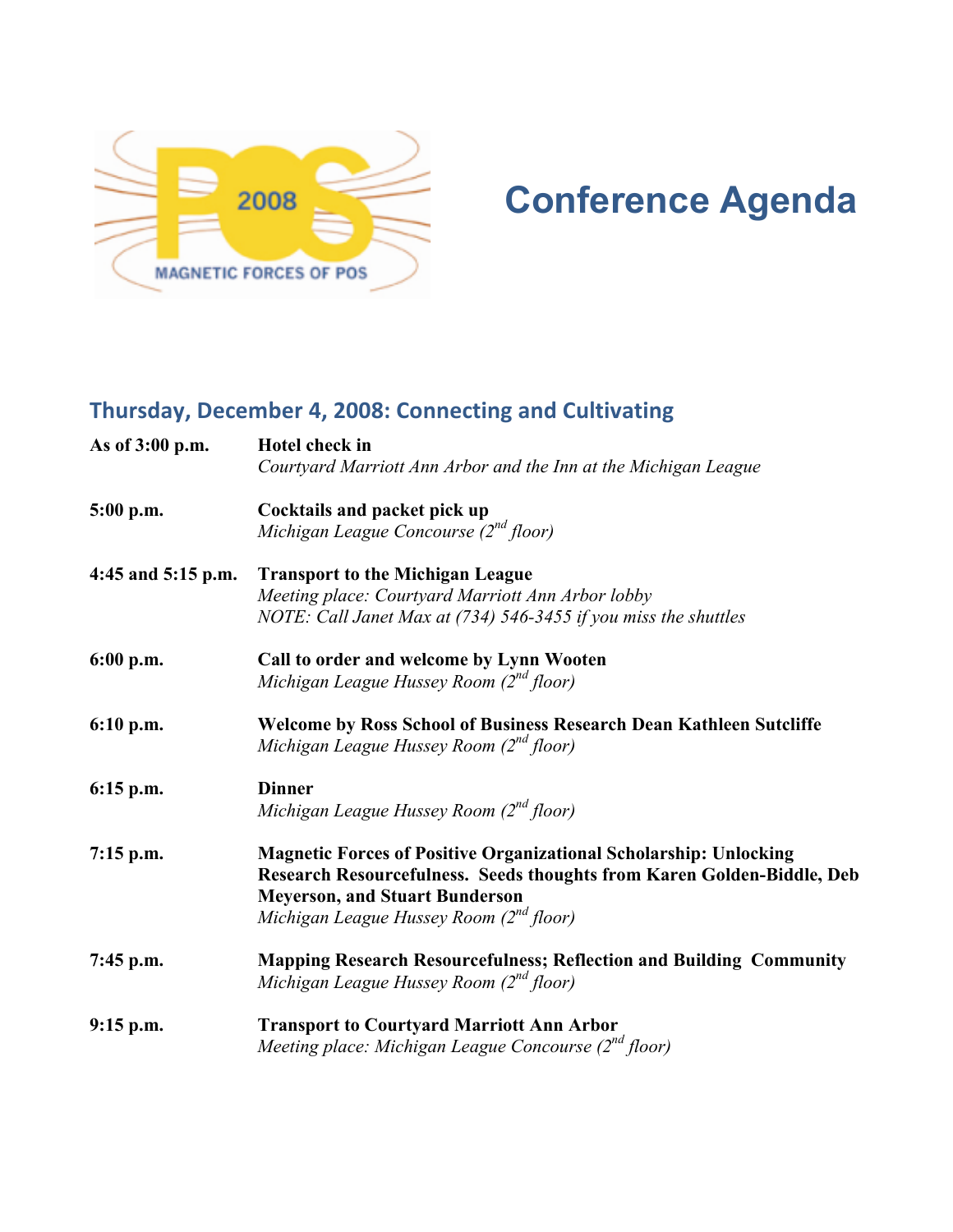# Friday, December 5, 2008: Sharing and Energizing

| $8:15$ p.m.  | <b>Transport to the Michigan League</b><br>Meeting place: Courtyard Marriott Ann Arbor lobby                                                                                                                                                                                                                                                                                                                                                                                             |  |  |
|--------------|------------------------------------------------------------------------------------------------------------------------------------------------------------------------------------------------------------------------------------------------------------------------------------------------------------------------------------------------------------------------------------------------------------------------------------------------------------------------------------------|--|--|
|              | NOTE: Call Janet Max at (734) 546-3455 if you miss the shuttle                                                                                                                                                                                                                                                                                                                                                                                                                           |  |  |
| 8:30 a.m.    | <b>Breakfast</b>                                                                                                                                                                                                                                                                                                                                                                                                                                                                         |  |  |
|              | Michigan League Concourse $(2^{nd}$ floor)                                                                                                                                                                                                                                                                                                                                                                                                                                               |  |  |
| 9:00 a.m.    | Call to order and conference goals by Lynn Wooten<br>Michigan League Hussey Room (2nd floor)                                                                                                                                                                                                                                                                                                                                                                                             |  |  |
| $9:15$ a.m.  | <b>Magnetic Fields - Round 1</b><br>Field # - Name - (Facilitator) - Location                                                                                                                                                                                                                                                                                                                                                                                                            |  |  |
|              | 1 – Culture Change – (Wayne Baker) – Room 2 ( $I^{st}$ floor)                                                                                                                                                                                                                                                                                                                                                                                                                            |  |  |
|              | 2 – Diversity – (Lynn Wooten) – Blagdon (1 <sup>st</sup> floor)                                                                                                                                                                                                                                                                                                                                                                                                                          |  |  |
|              | 3 – Emotions & Well-being – (Chak Fu Lam) – Michigan (2 <sup>nd</sup> floor)                                                                                                                                                                                                                                                                                                                                                                                                             |  |  |
|              | 4 – Leadership Group 1 – (Dan Gruber) – Koessler (3 <sup>rd</sup> floor)                                                                                                                                                                                                                                                                                                                                                                                                                 |  |  |
|              | 5 – Leadership Group 2 – (Ned Wellman) – Room A (3 <sup>rd</sup> floor)                                                                                                                                                                                                                                                                                                                                                                                                                  |  |  |
|              | 6 – Practices & Routines – (Nardia Haigh) – Room C (3rd floor)                                                                                                                                                                                                                                                                                                                                                                                                                           |  |  |
|              | 7 – Work Design & Meaning Group 1 – (Brent Rosso) – Room 6 ( $I^{st}$ floor)                                                                                                                                                                                                                                                                                                                                                                                                             |  |  |
|              | 8 – Work Design & Meaning Group 2 – (Justin Berg) – Room D (3rd floor)                                                                                                                                                                                                                                                                                                                                                                                                                   |  |  |
| $11:15$ a.m. | <b>Break</b><br>Michigan League Concourse $(2^{nd}$ floor)                                                                                                                                                                                                                                                                                                                                                                                                                               |  |  |
| 11:45 a.m.   | Lunch<br>Michigan League Hussey Room $(2^{nd}$ floor)                                                                                                                                                                                                                                                                                                                                                                                                                                    |  |  |
| $12:45$ p.m. | <b>Magnetic Fields - Round 2</b>                                                                                                                                                                                                                                                                                                                                                                                                                                                         |  |  |
|              |                                                                                                                                                                                                                                                                                                                                                                                                                                                                                          |  |  |
|              |                                                                                                                                                                                                                                                                                                                                                                                                                                                                                          |  |  |
|              |                                                                                                                                                                                                                                                                                                                                                                                                                                                                                          |  |  |
|              |                                                                                                                                                                                                                                                                                                                                                                                                                                                                                          |  |  |
|              |                                                                                                                                                                                                                                                                                                                                                                                                                                                                                          |  |  |
|              |                                                                                                                                                                                                                                                                                                                                                                                                                                                                                          |  |  |
|              | 15 – Virtues, Values, & Ethics – (Samir Nurmohamed) - Koessler (3 <sup>rd</sup> floor)                                                                                                                                                                                                                                                                                                                                                                                                   |  |  |
| $2:45$ p.m.  | <b>Break</b>                                                                                                                                                                                                                                                                                                                                                                                                                                                                             |  |  |
|              | Michigan League Hussey Room $(2^{nd}$ floor)                                                                                                                                                                                                                                                                                                                                                                                                                                             |  |  |
|              | Field # - Name - (Facilitator) - Location<br>9 – Energy – (Chak Fu Lam) - Room 2 ( $I^{st}$ floor)<br>10 – Identity Group 1 – (Jeff Bednar) - Room 6 ( $Ist floor$ )<br>11 – Identity Group 2 – (Maria Farkas) - Room A ( $3^{rd}$ floor)<br>12 – Relationships & Networks Group 1 – (Laura Rees) - Room C ( $3^{rd}$ floor)<br>13 – Relationships & Networks Group 2 – (Justin Berg) - Room D ( $3^{rd}$ floor)<br>14 – Resilience – (Marlys Christianson) - Michigan ( $2^{nd}$ floor) |  |  |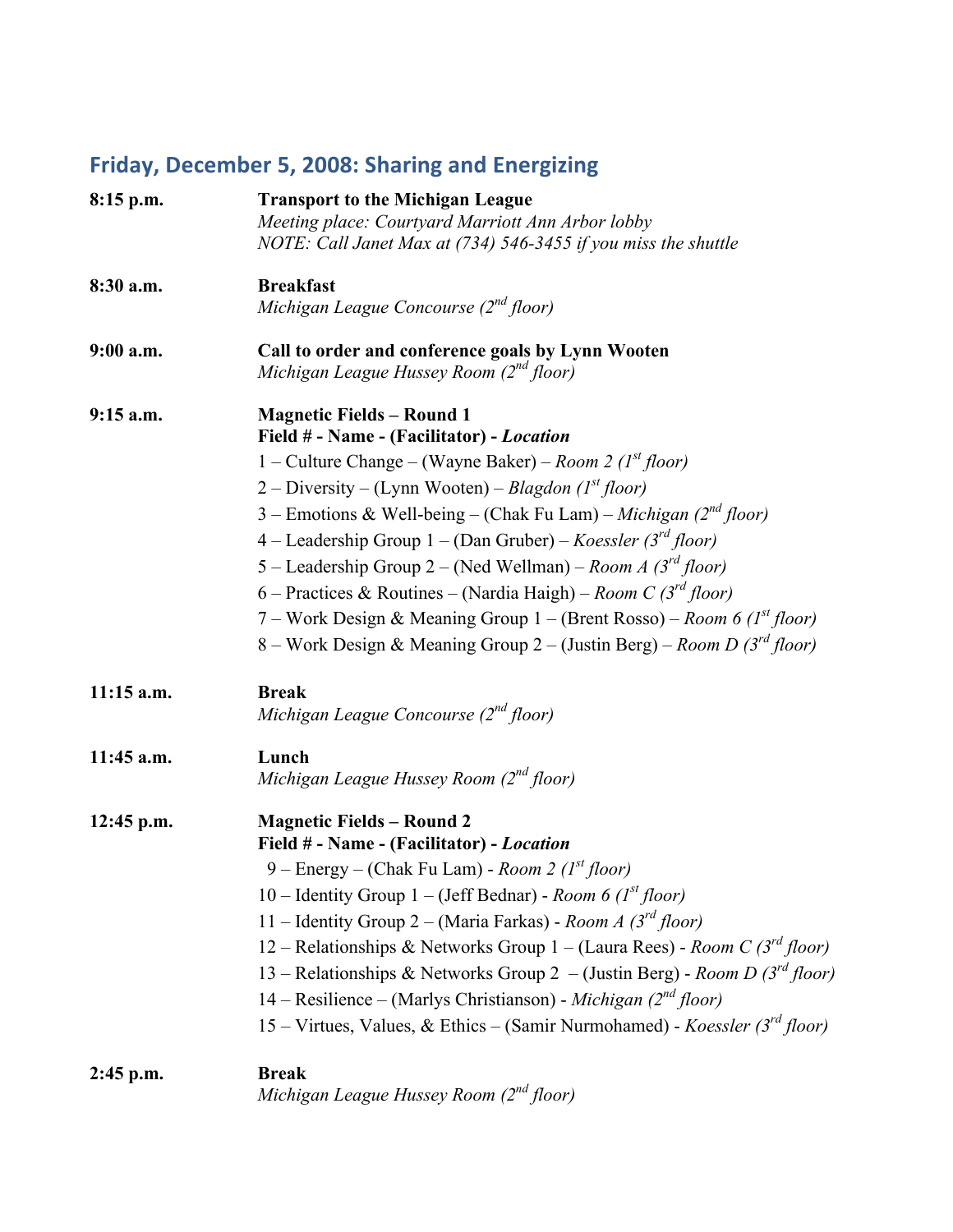| $3:15$ p.m. | <b>POS Research Award and Keynotes</b><br>Michigan League Hussey Room $(2^{nd}$ floor)<br>NOTE: Please see POS Research Award sheet at the end of this agenda for<br>information on the winning submissions.                         |  |  |
|-------------|--------------------------------------------------------------------------------------------------------------------------------------------------------------------------------------------------------------------------------------|--|--|
| $4:30$ p.m. | <b>Free time</b>                                                                                                                                                                                                                     |  |  |
| $4:30$ pm.  | <b>Transport to Courtyard Marriott Ann Arbor</b><br>Meeting place: Michigan League Concourse $(2nd floor)$<br>NOTE: Call Janet Max at (734) 546-3455 if you miss the shuttle                                                         |  |  |
| 6:30 p.m.   | <b>Transport to Zingerman's Roadhouse</b><br>Meeting place: Michigan League Concourse $(2^{nd}$ floor)<br>or<br>Meeting place: Courtyard Marriott Ann Arbor lobby<br>NOTE: Call Janet Max at (734) 546-3455 if you miss the shuttles |  |  |
| $7:00$ p.m. | <b>Dinner</b><br>Zingerman's Roadhouse                                                                                                                                                                                               |  |  |
| $9:30$ p.m. | <b>Transport to Courtyard Marriott Ann Arbor</b><br>or<br><b>Transport to Inn at the Michigan League</b><br>Zingerman's Roadhouse<br>NOTE: Do not miss the shuttles! Janet Max is going home.                                        |  |  |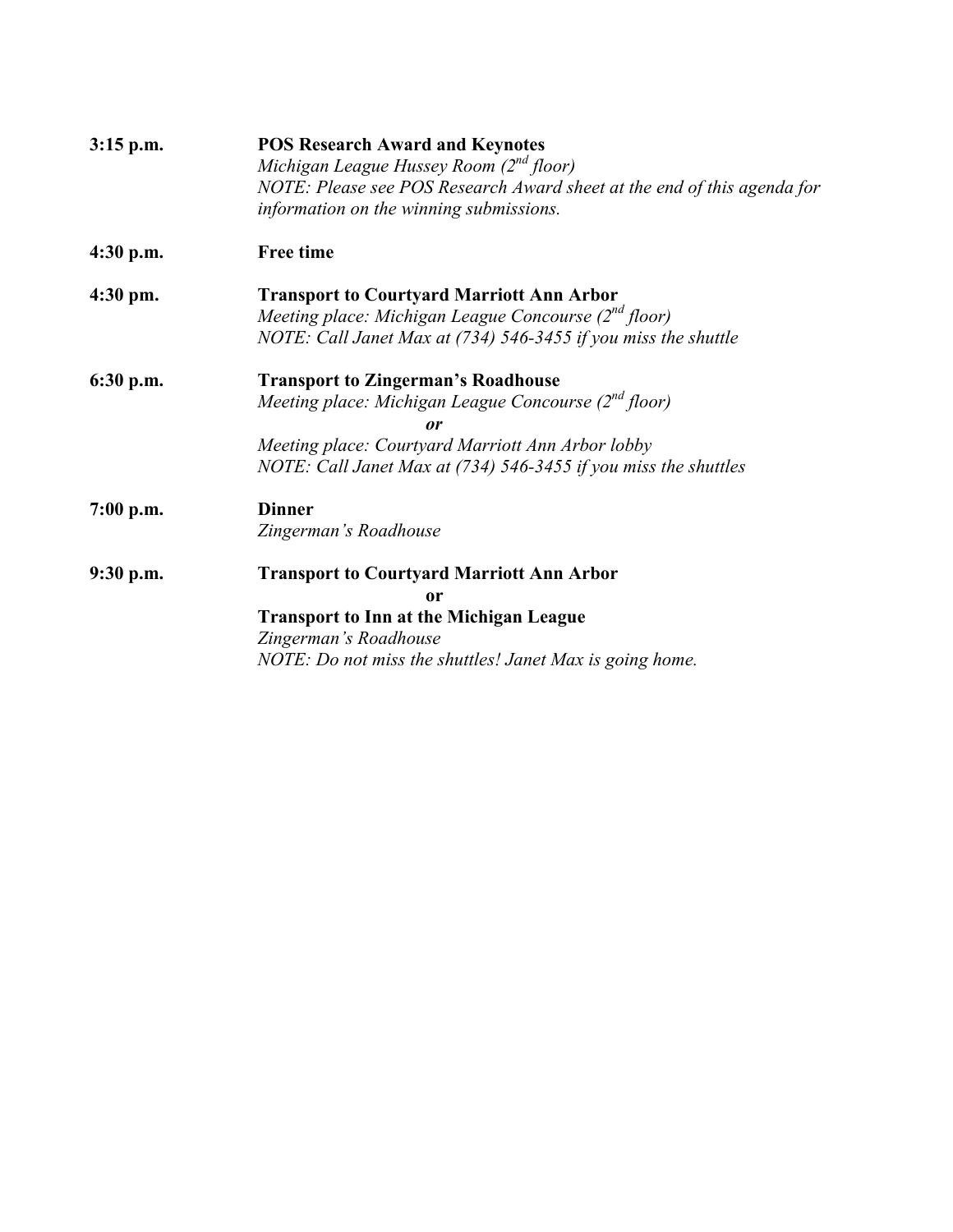# Saturday, December 6, 2008: Creating and Building

| $8:15$ p.m.  | <b>Transport to the Michigan League</b><br>Meeting place: Courtyard Marriott Ann Arbor lobby                                                |                                |  |
|--------------|---------------------------------------------------------------------------------------------------------------------------------------------|--------------------------------|--|
| 8:30 a.m.    | <b>Breakfast</b><br>Michigan League Concourse (2 <sup>nd</sup> floor)                                                                       |                                |  |
| $9:00$ a.m.  | Introduction to Generative Challenge: Iron Chef POS! by Wayne Baker.<br>Seed presentations.<br>Michigan League Hussey Room $(2^{nd}$ floor) |                                |  |
|              | Presenter(s)                                                                                                                                | <b>Item</b>                    |  |
|              | Bernd Vogel & Gretchen Spreitzer                                                                                                            | <b>Energy PDW</b>              |  |
|              | Dan Gruber & Marlys Christianson                                                                                                            | Resilience conference          |  |
|              | Wayne Baker                                                                                                                                 | Zingerman's case               |  |
|              | <b>Emily Heaphy</b>                                                                                                                         | HQC symposium                  |  |
|              | <b>Belle Rose Ragins</b>                                                                                                                    | Relationships book             |  |
|              | Jane Dutton                                                                                                                                 | Positive identities book       |  |
|              | Amy Wrzesniewski                                                                                                                            | May Meaning meeting            |  |
|              | Ned Powley                                                                                                                                  | Special issue: Positive change |  |
|              | Justin Berg                                                                                                                                 | <b>Job Crafting Exercise</b>   |  |
| 9:30 a.m.    | <b>Iron Chef POS! small group work</b><br>Michigan League Vandenberg Room (2nd floor)                                                       |                                |  |
| $10:15$ a.m. | <b>Break</b><br>Michigan League Concourse $(2^{nd}$ floor)                                                                                  |                                |  |
| 10:45 a.m.   | <b>Iron Chef POS! Tasting</b><br>Michigan League Vandenberg Room (2nd floor)                                                                |                                |  |
| 11:45 a.m.   | <b>Lunch, Conclusion</b><br>Michigan League Hussey Room (2 <sup>nd</sup> floor)                                                             |                                |  |
| $12:45$ p.m. | Departure (Shuttles for airport, as needed)<br>Michigan League                                                                              |                                |  |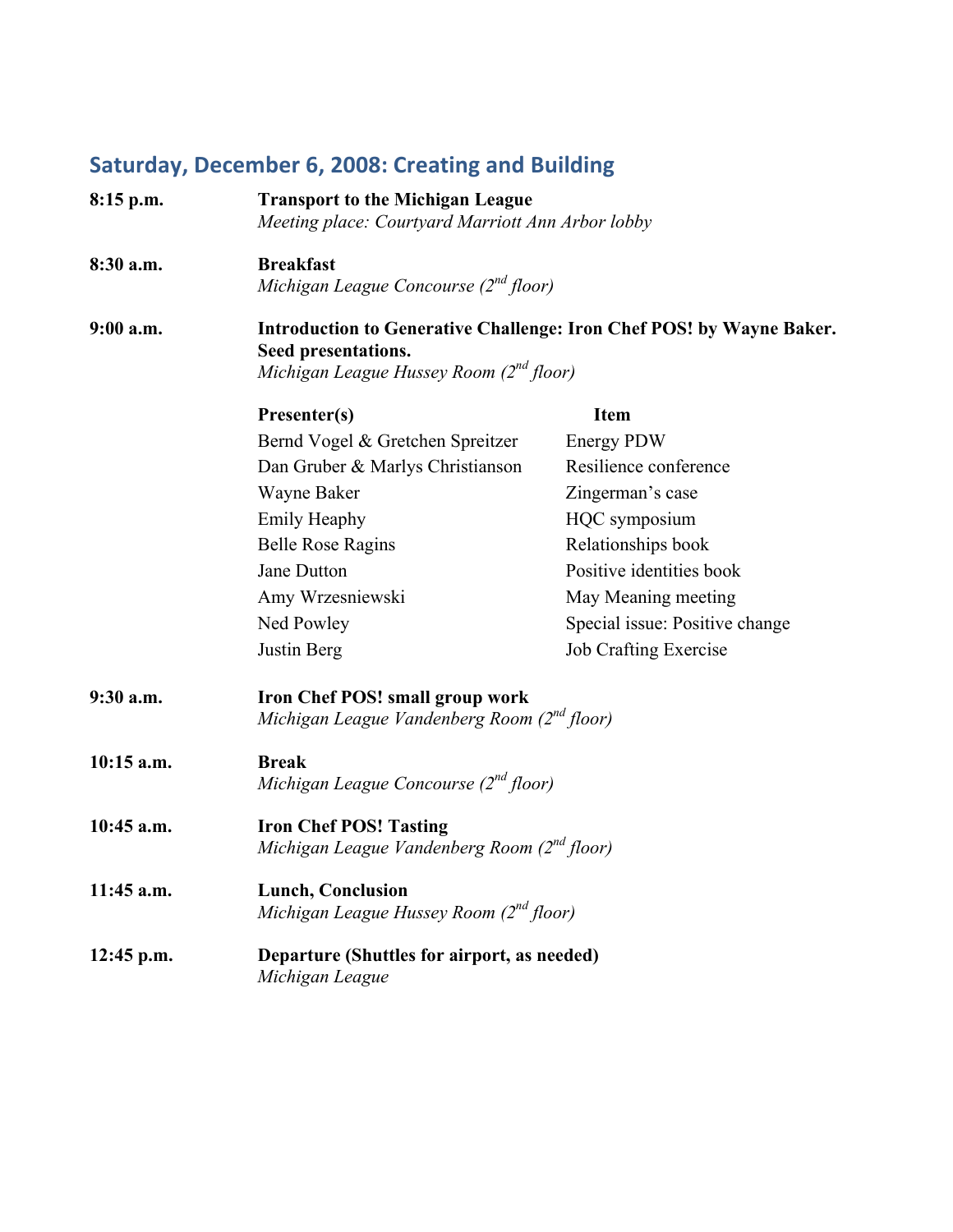# **Locations**

### **Michigan League**

http://www.umich.edu/~league/ 911 North University Ann Arbor, MI 48109 (734) 764-0446

#### **Courtyard Marriott Ann Arbor**

http://www.marriott.com/hotels/travel/arbch-courtyard-ann-arbor/ 3205 Boardwalk Ann Arbor, MI 48108 (734) 995-5900

#### **Zingerman's Roadhouse**

http://www.zingermansroadhouse.com/ 2501 Jackson Ave (Westgate Plaza) Ann Arbor, MI 48103 (734) 663-3663 (FOOD)

# **Conference Organizers Contact Information**

| <b>Name</b> | <b>Cell phone</b>                    | <b>Email address</b>           |
|-------------|--------------------------------------|--------------------------------|
| Wayne Baker | $(734)$ 649-7770                     | wayneb@umich.edu               |
| Jane Dutton | $(734)$ 972-8080                     | janedut@umich.edu              |
| Chak Fu Lam | $(734) 846 - 4378$                   | $chakfu@$ umich.edu            |
| Janet Max   | $(734)$ 546-3455                     | $\text{imax}(a)$ bus.umich.edu |
| Lynn Wooten | $(734)$ 358-5615 or $(734)$ 358-5655 | lpwooten@umich.edu             |

# **Internet Access**

The first floor of the Michigan League has wireless access.

Non-U-M-affiliated attendees – We will provide you with a temporary login and password when you pick up your packet, or check with Janet Max at  $(734)$  546-3455 (cell) or  $\frac{1}{2}$  max $\frac{a}{b}$  us.umich.edu.

U-M-affiliated attendees – Please use your U-M uniquname and Kerberos password for access.

All attendees – There are two email stations on the first floor of the Michigan League.